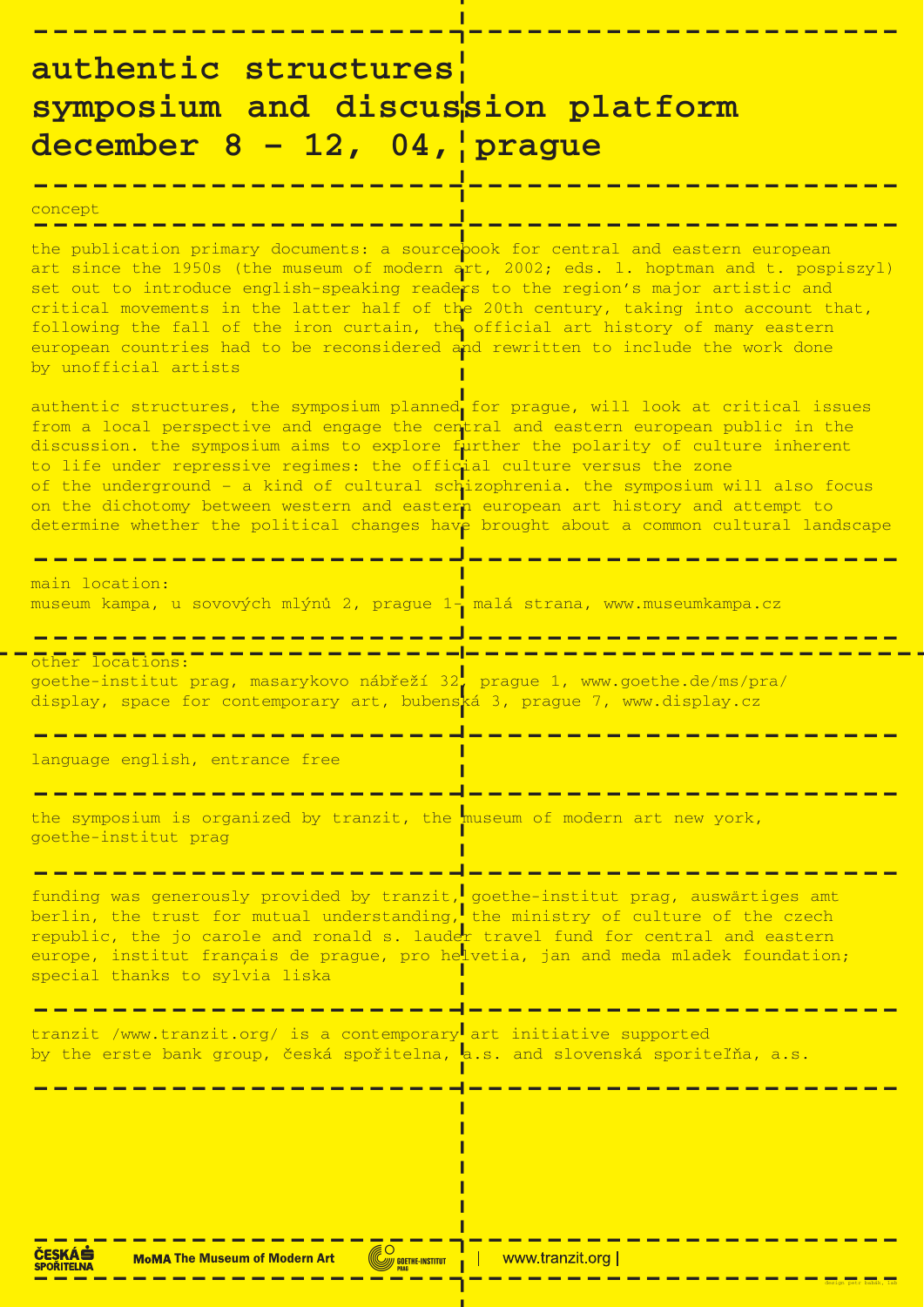**---------------------------------------------------**

**---------------------------------------------------** Museum Kampa, U Sovových mlýnů 2, Prague 1 - Malá Strana

#### **friday Dec 10**

---------------------------------------------------

morning session 2 ---------------------------------------------------

Jiří Ševčík, Mária Hlavajová, Zdenka Badovinac on the topic of Structures of Interpretation

10.00 – 13.00 Stuctures of Interpretation,

moderators: Laura Hoptman, Tomáš Pospiszyl

---------------------------------------------------

#### ---------------------------------------------------

15.30 – 16.45 A commented visit to the retrospective of Karel Malich (City Gallery Prague, curated by Karel Srp). 17.00 A commented visit to the exhibition of František Skála (Galerie Rudolfinum, curated by Petr Nedoma).

**---------------------------------------------------**

#### **the essential part of the event is the interaction with guests invited for the discussion**

**---------------------------------------------------**

--------------------------------------------------- Invited artists (including Jano Mančuška, Boris Ondreička,

Jesper Alvaer, Jifií Skála, Milena Dopitová, Miklos Erhardt) and initiatives (Display, www.display.cz, space for contemporary art, Futura gallery, www.futuraprojekt.com, Divus publishing house, www.divus.cz /publisher of the Umělec - Artist magazine/, Jelení gallery, www.fcca.cz) will offer refreshments and present their work through commentary, photographs and films. The documentation and catalogues of the following artists will also be available: Azzoro /P/, Jiří Černický /Cz/, Aneta Mona Chisa /Sk-Cr/, Kri‰tof Kintera /Cz/, Denisa Lehocká /Sk/, Jan Mlčoch, Karel Miler, Petr Štembera /Cz/, Roman Ondák /Sk/, Markéta Othová /Cz/, Little Warsaw /Hu/, Michal Pěchouček /Cz/, Martin Polák and Lukáš Jasanský /Cz/, Kateřina Šedá /Cz/, Kateřina Vincourová /Cz/, Silvie Vondrejcová /Cz/ and others.

- Ruxandra Balaci, Curator, Artistic Director of National Museum of Contemporary Art, Bucharest, Romania
- Klaus Biesenbach, Chief Curator, PS1, Curator in the Film & Media department of the museum of modern Art New York, USA
- Beatrice von Bismarck, Art Historian, HGBK, Leipzig, Germany – Majlena Braun, International Program, The Museum of Modern Art New York, USA
- Adam Budak, Curator, Kunsthaus Graz, Austria
- Karel Císafi, Art Theorist, Curator, Prague, Czech Republic
- Ekaterina Degot, Art Historian, Curator, Critic, Moscow, Russia
- Miklos Erhardt, Artist, Hungary
- Stano Filko, Artist, Slovakia
- Lucia Gavulová, Editor, Vlna Magazine, Slovakia
- Dora Hegyi, Curator, Ludwig Museum Budapest Museum of Contemporary Art, Hungary
- Ludvík Hlaváãek, Director, Foundation for Contemporary Art, Prague, Czech Republic
- Viera Janãeková, Director, Jan Koniarik Gallery, Trnava, Slovakia
- Július Koller, Artist, Slovakia
- Jifií Kovanda, Artist, Czech Republic
- Pavel Li‰ka, Director, Kunstforum Ostdeutsche Galerie Regensburg, Germany
- Marko Lulic, Artist, Austria
- Suzana Milevska, Art Theorist and Curator, Macedonia/UK
- Camille Morineau, Curator, Centre George Pompidou, Paris, France
- Vanessa Joan Müller, Director, Frankfurter Kunstverein, Germany
- Markus Müller, Director of Communication, KW Institute for Contemporary Art, Berlin, Germany
- Petr Nedoma, Director, Galerie Rudolfinum, Czech Republic
- Dan Perjovschi, Artist, Romania
- Armelle Pradalier, Curator, Dia Center for the Arts, New York, USA
- Hans-Ulrich Obrist, Curator, Musée d'Art Moderne de la ville de Paris, France
- Hedwig Saxenhuber, Editor, Springerin, Austria
- Walter Seidl, Curator, Critic, Vienna, Austria
- Georg Schöllhammer, Editor, Springerin, Austria
- Josh Siegel, Assistant Curator in the Film Department of The Museum of Modern Art New York, USA
- Milada Âliziƒska, Chief Curator International Exhibitions, Centre for Contemporary Art Ujazdowski Castle, Warsaw, Poland
- Karel Srp, Curator, City Gallery Prague, Czech Republic
- Laco Teren, Artist, Slovakia
- Igor Zabel, Senior Curator, Moderna Galerija Ljubljana, Slovenia

**---------------------------------------------------**

#### **saturday Dec 11**

**---------------------------------------------------**

Galerie Display, Bubenská 3, Prague 7

---------------------------------------------------

prague acces no. 2. - platform, 10.00 – 16.00

--------------------------------------------------- Jaroslaw Kozlowski "From Politics to Rhetoric and Vice Versa", Mladen Stilinoviç "Cheek to Cheek", Boris Ondreiãka on the project of Stano Filko's book, Tomáš Pospiszyl on the topic of Structures of Interpretation, Ján Mančuška "Asymetric Culture"

**---------------------------------------------------**

#### **sunday Dec 12**

**---------------------------------------------------**

The organizers offer symposium participants an opportunity to visit their choice of artists, studios, curators and locations. For more information, contact tranzit.cz Vít Havránek, Anna Hrabákova, kiki@mybox, cell phone +420.777154864, cell phone +420.776241272.

---------------------------------------------------

**---------------------------------------------------**

### **authentic structures symposium and discussion platform december 8 – 12, 2004, prague**

**-------------------------------------------------- topics** ---------------------------------------------------

## **recollections and personal experiences**

Artists have stated that the polarity of culture resulted in the creation of a *space of authentic existence* (Komar & Melamid) and a *system of subjective objectivity* (Július Koller). The first part of the symposium will focus on personal accounts from this period by artists and writers. ---------------------------------------------------

#### **structures of interpretation**

The second part of the symposium will look at how the past cultural polarity and the art, artists and writers who were part of it have been integrated into current art history and exhibitions. It will also take a close look at the polarity of Western and Eastern European art history and ask whether the political changes have resulted in a common cultural space. Questions to be addressed are: – Who are the key artistic figures that are still relevant today? What is their position within academic art history and in terms of being institutionally acknowledged? Is the art history of a specific country or region relevant to its contemporary artists? – Does the use of the terms *East* and *West* to describe cultural and political divisions reinforce conceptual stereotypes? Are these terms necessary for an understanding of the situation? Does the term Eastern Europe have any use outside of its historical political definition? **---------------------------------------------------**

## **wednesday Dec 8**

**---------------------------------------------------**

Museum Kampa, U Sovových mlýnů 2, Prague 1 - Malá Strana

---------------------------------------------------

afternoon session 1

---------------------------------------------------

#### 15.30 - 16.00 Welcoming word by Jay A. Levenson, Director, International Program, The Museum of Modern Art New York, Jack Stack, Chairman of the Board and CEO of the sponsoring bank - Česká spořitelna, a.s., Stephan Nobbe, Director, Goethe-Institut Prag, Meda Mládek, Collector and Founder of Museum Kampa, Prague, Vít Havránek, program leader, tranzit, Prague --------------------------------------------------- 16.00 - 18.00 Recollections and Personal Experiences moderators: Vít Havránek, Mária Hlavajová ---------------------------------------------------

Marek Pokorn˘ on artist Jifií Kovanda, Miran Mohar, Borut Vogelnik /IRWIN/ on the conception of New East Art map, Pawel Polit "Unity and Continuity. Some Polish Conceptual Artists" ---------------------------------------------------

#### coffee and snack break

--------------------------------------------------- 18.30

screening of experimental films from Béla Balázs studio and archive, Budapest, selected by Miklos Erhardt, Artist, Hungary **---------------------------------------------------**

#### **thursday Dec 9**

**---------------------------------------------------**

Museum Kampa, U Sovových mlýnů 2, Prague 1 - Malá Strana

-------------------------------------------------- morning session 1

--------------------------------------------------- 10.00 – 13.00 Recollections and Personal Experiences, Structures of Interpretation, moderators: Ekaterina Degot, Borut Vogelnik

-------------------------------------------------- afternoon session 2 ---------------------------------------------------

15.00 – 18.00 Recollections and Personal Experiences, Structures of Interpretation, moderators: Hedwig Saxenhuber, Georg Schöllhammer

---------------------------------------------------

Laura Hoptman, Iara Boubnova, Miklos Peternak on the topic of Structures of Interpretation, Branka Stipanćić "...old and bald I search for... a gallery"

---------------------------------------------------

evening session

---------------------------------------------------

Goethe-Institut Prag, Masarykovo nábřeží 32, Prague 1

---------------------------------------------------

19.30 evening buffet

20.30 screening: "One of These Days", a film program selected by display, space for contemporary art and Arunas Gudaitis & Laura Stasiulyte, Artists, Lithuania

---------------------------------------------------

until 23.00 late night buffet ---------------------------------------------------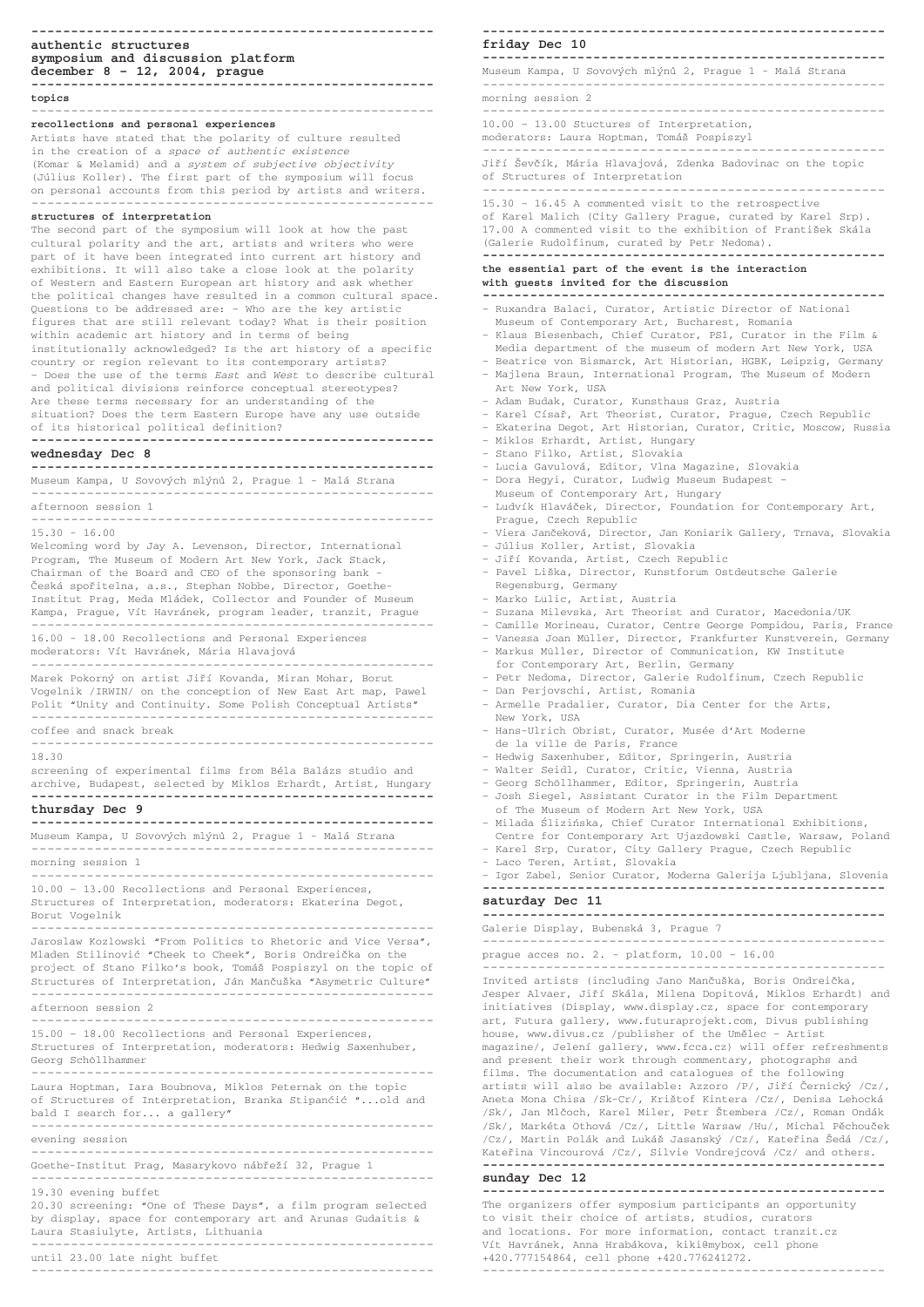#### **---------------------------------------------------**

#### **CVs**

#### **-------------------------------------------------- zdenka badovinac**

**--------------------------------------------------** director of Moderna galerija / Museum of Modern Art, Ljubljana since 1993. Her major international projects include: Silence - Contradictory Shapes of Truth (1992), House in Time (1995), The Sense of Order (1996), The "Museum of Contemporary Art Sarajevo 2000"(1998). The 1996 Collection - Moderna galerija Ljubljana; Body and the East - From the 1960s to the Present (2001), travelled to Exit Art, New York), 2000+ Arteast Collection (2000). The Art of Eastern Europe in Dialogue with the West, Moderna galerija Ljubljana/ Metelkova, (travelled to Orangerie Congess, Innsbruck, 2001, ZKM Karlsruhe, 2002; Umetnička galerija Skopje, Čifte Amam, Prostor 2, Skopje 2002), unlimited. nl-3, DeAppel, Amsterdam (2000), (un)gemalt, Sammlung Essl (2002), Kunst der Gegenwart, Klosterneuburg/Vienna, (travelled to Moderna galerija Ljubljana (2002), Form Specific/Arteast Exhibition; Moderna galerija Ljubljana (2003). 1993–1997 Slovene Commissioner at the Venice Biennale. 2002 Austrian Commissioner at the Sao Paulo Biennial.

#### **-------------------------------------------------- iara boubnova**

**--------------------------------------------------** curator and art critic living and working in Sofia, Bulgaria. Director of the Institute of Contemporary Art, Sofia, International Foundation Manifesta Board Member. As an independent curator, she has curated over 25 individual and group shows in Bulgaria and abroad. Among her latest projects is: 1st Moscow Biennale (2005), co-curator of the Manifesta 4, Frankurt Am Main, 2002, "Locally Interested" group exhibition and cycle of lectures by Douglas Gordon, Peter Kogler, Oleg Kulik, Pipilotti Rist, Nedko Solakov, Rirkrit Tiravanija, and Uri Tzaig in Sofia. Other significant shows include: "Station Sofia" (along with Luchezar Boyadjiev) "Translocation," Vienna, 2002. She curated and organized Bulgarian participation at the 48 Biennale di Venezia (1999); at the 3rd Biennial in Cetinje, Montenegro, Yugoslavia (1997); the 4th St. Petersburg Biennial (1996); at the 4th Istanbul Biennial (1995); at the 22nd Sao Paulo Biennial (1994). She is an assistant professor at the New Bulgarian University, Visual Arts and Communication Department. In 1997 she was a visiting lecturer at the Center for Curatorial Studies, Bard College, USA. Iara Boubnova was a Getty Foundation Fellow for 1995. Iara Boubnova has more than 200 publications about contemporary art in Bulgarian and foreign periodicals, as well as in catalogues.

**---------------------------------------------------**

#### **ekaterina degot**

**--------------------------------------------------** art critic and curator, in 1993-2000 a culture columnist for "Kommersant" newspaper. Co-curator of the shows "Body Memory: Underwear of the Soviet Era" (2000-2001, St Petersburg, Moscow, Vienna, Helsinki, a.o.), "Moscow-Berlin 1950-2000" (Berlin, Moscow, 2003-2004), a.o. In 2001, curator of the Russian pavilion at the Venice Biennale. Since 2003, president of the jury of the "Black Square" art price for contemporary art at the Workshop Art Moscow annual exhibition. Her books include "Terroristic Naturalism" (1998) and "Russian 20th century Art" (2000). She is based in Moscow, teaches at European University (St Petersburg), and is guest

professor at many European and American universities.

**---------------------------------------------------**

## **display**

**--------------------------------------------------** space for contemporary art. Display is a community non-profit space founded in 2001 by Zbyněk Baladrán, Ondřej Chrobák, David Kulhánek and Tomáš Svoboda. Selected exhibitions: Jiří Skála, Tomáš Vaněk, Wilhelm Sasnal & Monika Sosnowska, Azorro, Andreas Fogarassi, Czech Made, San Keller, Vangelis

Vlahos, and others. www.display.cz

**---------------------------------------------------**

#### **miklos erhardt**

**---------------------------------------------------**

artist based in Budapest, Hungary. In 1998 he founded the group Big Hope (together with Dominic Hislop). Selected solo exhibitions of the Big Hope group: Talking About Economy, Budapest, Prague, Berlin, Leipzig, Re: Route, c3 Budapest, Disobbedienti, Budapest, Points of Departure, Zagreb, Big Hope, Saját szemmel / Inside Out - Photographs taken by Budapest's Homeless, Collaborative project, Budapest. Selected group exhibitions: E.U. Positive, Berlin, Permanently Productive, Vienna, Trading Places, London. Open House: Art and the Public Sphere, Linz, Berlin North, (with Elske Rosenfeld), Balkan Konsulat: Budapest, Rotor, Graz, Nomad Job, SparwasserHQ, Demo, ICA, Dunaújváros, InterMuros. Zadar, Croatia. Polis: Urban (e) motion. Ex Chiesa di Santa Mattia, Bologna, Re: route, collaborative project as part of BIG Torino 2002, Torino Biennale of Young 2000, Germany, After the Wall: Art and Culture in post-Communist Europe. Moderna Museum, Stockholm, Sweden, Hungarian Art in the Nineties, Akademie der Künste, Berlin, Germany.

#### **-------------------------------------------------- vít havránek**

**---------------------------------------------------**

tranzit project leader Czech Republic. Vít Havránek is an art historian and curator based in Prague. He worked as a curator in The National Gallery Prague, and Prague City Gallery. In 2000 he founded the group pas - production of activities of the present (together with T. Vaněk and J. Skála). Lectures in contemporary art at the Academy of Arts, Architecture and Design, Prague. He has curated and organized numerous exhibitions, including: Czech Made, Prague, 2004, Jifií Kovanda, Brno, 2004, Július Koller, 2003, Munich, Lanterna Magika, 2002, Paris, Otto Piene, 2002, Prague 2002, Glued Intimacy, 2000, Prague, Action, Word, Movement, Space, 1999, Prague. He has had numerous publications on contemporary art in catalogues, has edited books (most notably "Action, Word, Movement, Space", 1999 and Lanterna Magika, 2002) and has written for contemporary art magazines (Springerin, Flash Art, Umělec, Untitled, Detail, Textes sur l'art).

#### **-------------------------------------------------- mária hlavajová**

**--------------------------------------------------** curator based in Amsterdam. She worked at the Soros Center for Contemporary Arts in Bratislava as Program Coordinator, Deputy Director, and Director from 1992 until 1999. Since 1998 she has been a faculty member at the Center for Curatorial Studies at Bard College, NY, USA. Since 2000 she has worked as the Artistic Director of BAK: basis voor actuele kunst in Utrecht, NL. She is, together with Kathrin Rhomberg, the tranzit Program Director. She has curated and co-curated numerous exhibitions, mainly for Slovak, Czech and Central European artists, including the exhibitions "Interior vs. Exterior or On the Border of Possible Worlds" (Bratislava, 1996), "There is Nothing Like a Bad Coincidence" (Bratislava, 1998), "Midnight Walkers, City Sleepers" (Amsterdam, 1999), "Borderline Syndrome: Energies of Defence - Manifesta 3", European Biennial of Contemporary Art (Ljubljana, 2000), recently she curated a visual art program "Who if not we ..." (a series of visual art projects in 7 episodes, 2004).

#### **-------------------------------------------------- laura hoptman**

**--------------------------------------------------** is the curator of the 2004 Carnegie International. Formerly, she was assistant curator of Drawings at the Museum of Modern Art in New York where she curated Drawing Now: Eight Propositions, Love Forever: Yayoi Kusama, a painting show with Elizabeth Peyton, John Currin and Luc Tuymans, and one artist projects with Rirkrit Tiravanija, John Bock,

Maurizio Cattelan and Ricci Albenda. She is the co-editor of Primary Documents: A Sourcebook for Central and Eastern European Art since the 1950s (The Museum of Modern Art, 2002) and author of Yayoi Kusama (2000 Phaidon Press).

#### **-------------------------------------------------- jaroslaw kozlowski**

**---------------------------------------------------**

born 1945, professor in visual art, teaches at the Academy of Fine Arts in Poznan, adviser at the Rijksakademie van Beeldende Kunsten in Amsterdam. Founder of the NET (1971) and Gallery Akumulatory 2 in Poznan (1972-1990). Since 1967, he has curated exhibitions in Poland and abroad.

**---------------------------------------------------**

#### **jay a. levenson ---------------------------------------------------**

he has since 1996 been the Director of the International Program at The Museum of Modern Art, New York, where he coordinates the museum's relations with institutions in other countries. Prior to that he was Deputy Director for Program Administration at the Solomon R. Guggenheim Museum, New York, where he helped prepare such major exhibitions as Africa: The Art of a Continent and China: 5000 Years. He has served as guest curator for a number of exhibitions for the National Gallery of Art, Washington, most recently Circa 1492: Art in the Age of Exploration (1991) and The Age of the Baroque in Portugal (1993), for which he also edited the catalogues. Trained in the history of Renaissance art and in law, Dr. Levenson has held positions both as a curator and museum administrator and as an attorney.

**---------------------------------------------------**

#### **ján manãu‰ka ---------------------------------------------------**

artist and essay writer. Born 1972 in Bratislava, Slovakia, lives in Prague, Czech Republic. His work has been featured in exhibitions at Marc Foxx, Los Angeles, USA, Andrew Kreps Gallery, New York, USA, Stedelijk Museum, Amsterdam, Holland, Prague Biennale, National Gallery, Veletržní Palác in Prague, in Manifesta 4 in Frankfurt, Germany, in the 8th Baltic Triennial of International Art at the Center for Contemporary Art in Vilnius, Lithuania.